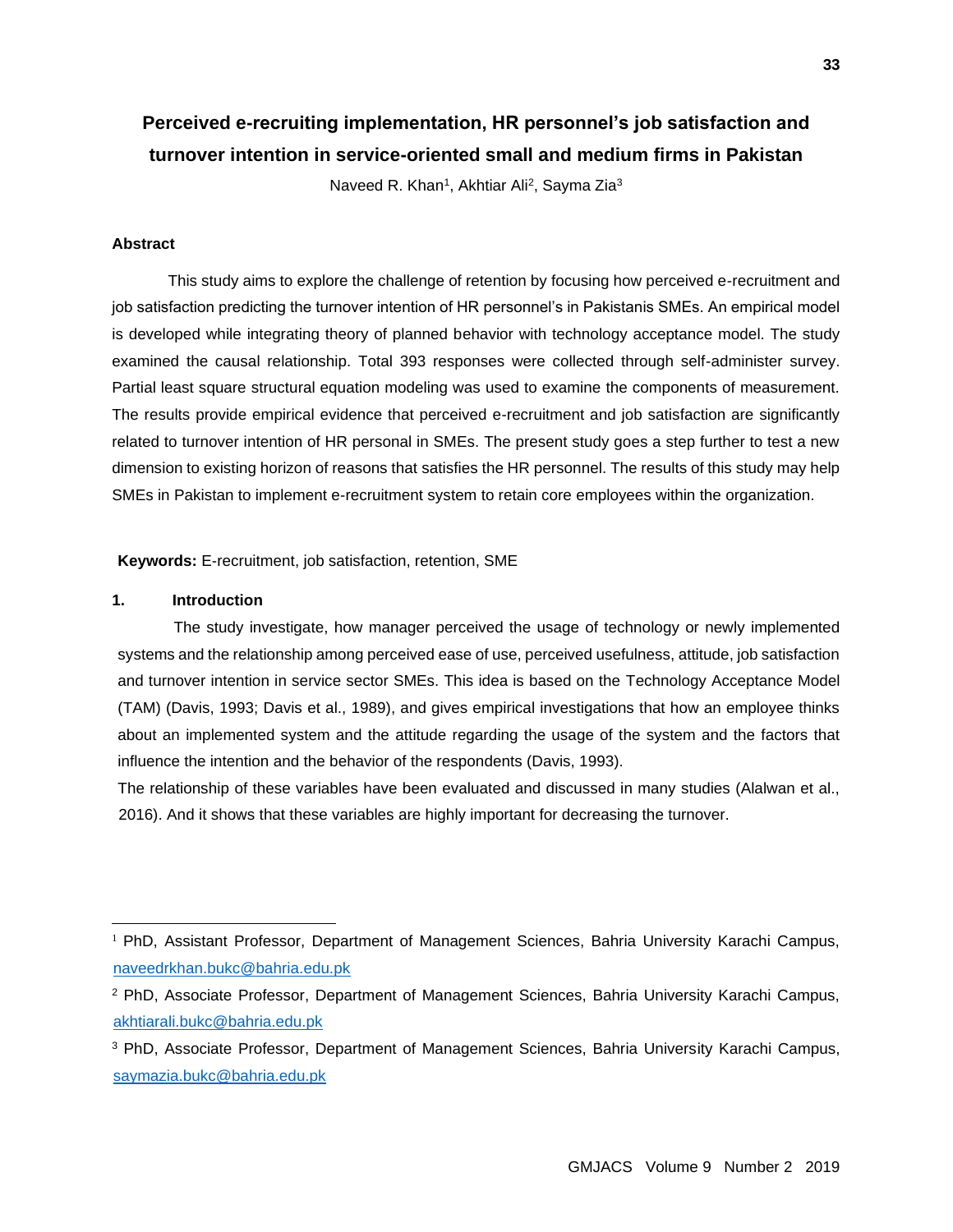The past researches proposed that employee usually evaluate implemented system or human resource information system as positive only when they have skills and knowledge about that particular system and when it is easy to use but it is not always the case (Stone and Lukaszewski, 2009). Thus, extra effort through training can be mandatory to make sure that that employee perceives system as positive. If the system is not easy to use then an individual discover negative attitude regarding the usage of the system (Beckers and Bsat, 2008). The overall attitude or perception of employees either negative or positive is based on the usefulness and the easiness of the system (Taylor and Todd, 1995). Another two variables that are highly important are job satisfaction and turnover intention. These variables are well studied in work related context and it helps the organization to understand the employee's behavior and intention after some changes in the organization (Oreg et al., 2011). Employee commitment and coping with change are factors that influence turnover intentions (Cunningham, 2006). The perception of an individual regarding quitting from the organization increases when they feel that the change is not good for them or threatening for them (Cunningham, 2006). However, if a change is threatening so it will also decrease the job satisfaction because they are not feeling comfortable in the working environment hence it will dissatisfy the employees (Cunningham, 2006). Thus, the attitude regarding an organizational change influences an employee's job satisfaction, turnover intention, and, consequently, voluntary turnover.

Turnover is an estimation of to what extent your workers remain with your organization and how frequently you need to replace them. Whenever a worker leaves your organization, for any reason, they are known as a turnover (Woods, 2003). High turnover can at times be helpful, however. Employers who are poor may not find that new representatives are really poor until after the laborers have been on the finance for a few weeks. As opposed to go to the inconvenience and documentation of terminating these, failing to meet expectations laborers, a few organizations depend on turnover to weed out the terrible representatives. At the point when the expectation to absorb information is little and the outcomes of continually having unpracticed laborers are negligible, high turnover may not be viewed as a significant issue. Another benefit of turnover is that if we employ new individual may be he/she will get enough included qualities then the past representative (Johnson, 2007). While losing representatives that are poor entertainers or negative impacts on working environment confidence can have productive outcomes, unintended and regular member of staff turnover is viewed as terrible for business. High turnover rates regularly mean organizations are making a less than impressive decisions with regards to selecting the correct representatives, neglecting to give an inspiring workplace or missing out to bosses that offer better pay and advantages (Kokemuller, 2007).

The current study is conducted in the service sector SMEs of Pakistan; however, study is limited to Karachi. The variables e-recruitment ease of use, perceived erecruitment usefulness and attitude towards e-recruitment along with job satisfaction and turnover intention are tested. The aim is to examine the direct and indirect influence of these variables on service sector SMEs and how these variables help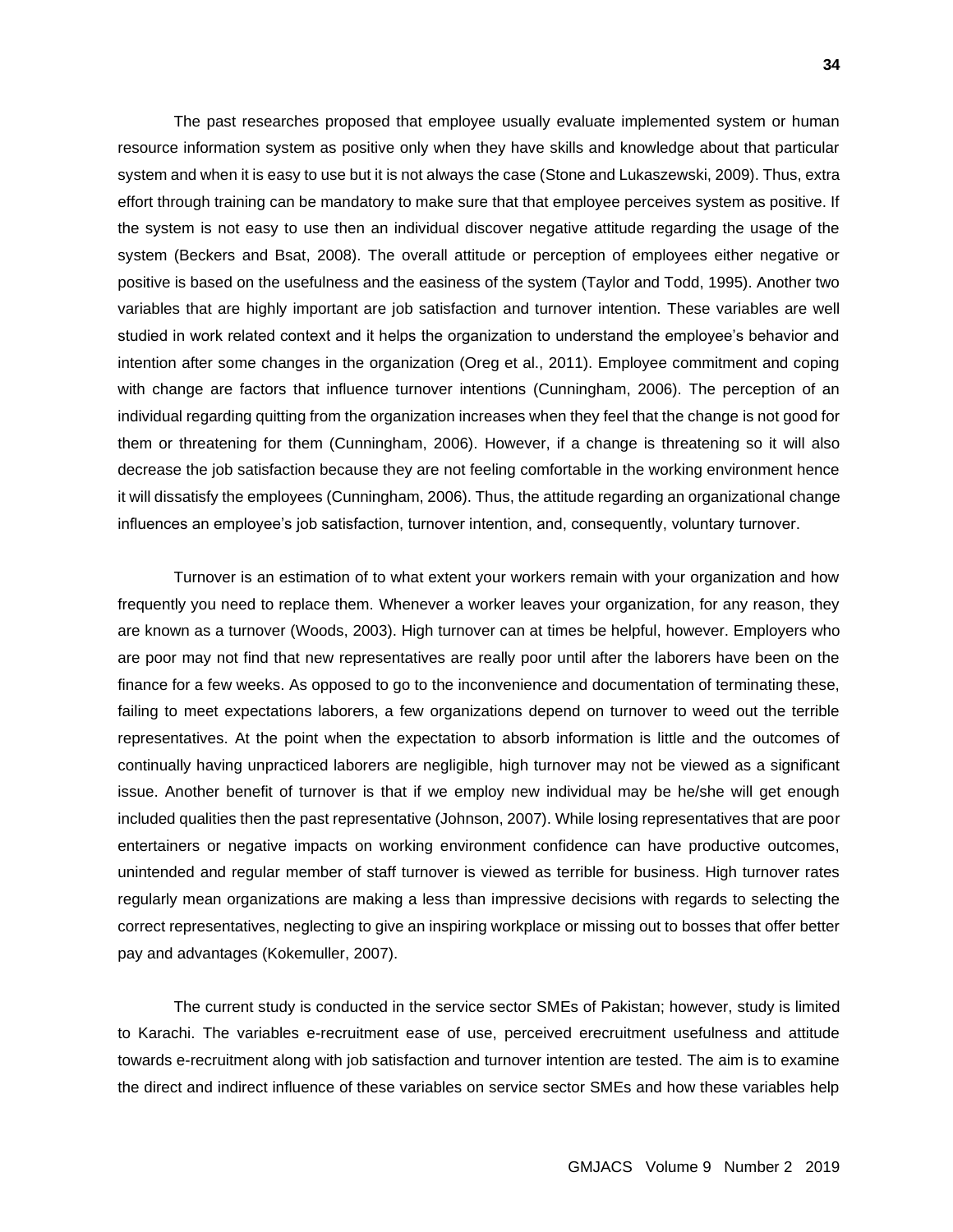in enhancing the performance of the organization while decreasing the turnover intention of managers. As the managers have a key role towards the implementation of policy and procedure and betterment of the operational standard.

### **1.2 Research rational**

The present study demonstrates that perceived e-recruitment usefulness, erecruitment ease of use and attitude towards e-recruitment along with job satisfaction as a mediator are particularly essential to control managers" turnover intentions with respect to implementing an effective e-recruitment system. The change from conventional recruitment to e- recruitment influences representatives' points of view on their employments and the companies (Bondarouk and Ruël, 2009). If e- recruitment changes an individual's employment, the view of the change objective additionally impacts that individual's employment satisfaction, since employment satisfaction mirrors a general attitude about the employment condition. At the point when a worker dislikes these changes, (s)he assesses the recently executed e- recruitment as explanation behind these adjustments in a negative way or the other way around (e.g., Podsakoff et al., 2007).

In Pakistani context several researches has been done on turnover intention. However researched predictors are focusing on conventional side of HRM and mostly at large scale sectors. Albeit this study focused on contemporary e-recruiting practices and its impact on job satisfaction and turnover intention.

### **2. Literature Review**

Organizations hire people to perform various operational and managerial tasks. It is one of the important objectives of human resource (HR) manager to retain the employees. However, it is a common practice that employees switch their jobs and move from one organization to another to avoid certain situations or to gain certain advantages.

Whenever a worker leaves organization, for any reason, they are known as a turnover (Woods, 2003). Turnover aim is a major issue particularly today in which workers leave the employers or employers let them go. Turnover expectation is the association's representatives plan to leave their occupations or to terminate the workers. Turnover aim can be either deliberate or automatic. In deliberate turnover, representative leaves the association eagerly. It happens when the worker have a better option. While automatic turnover happens when association isn't happy with a representative execution and settles on choice to flame employee. Representatives' genuine turnover is esteemed as an awful sign for the association as it includes extensively noticeable and shrouded cost, for instance, it brings about loss of implied information that the workers may have created amid their relationship with the association (Droege and Hoobler, 2003), recruitment and preparing of new workers, diminished authoritative productivity.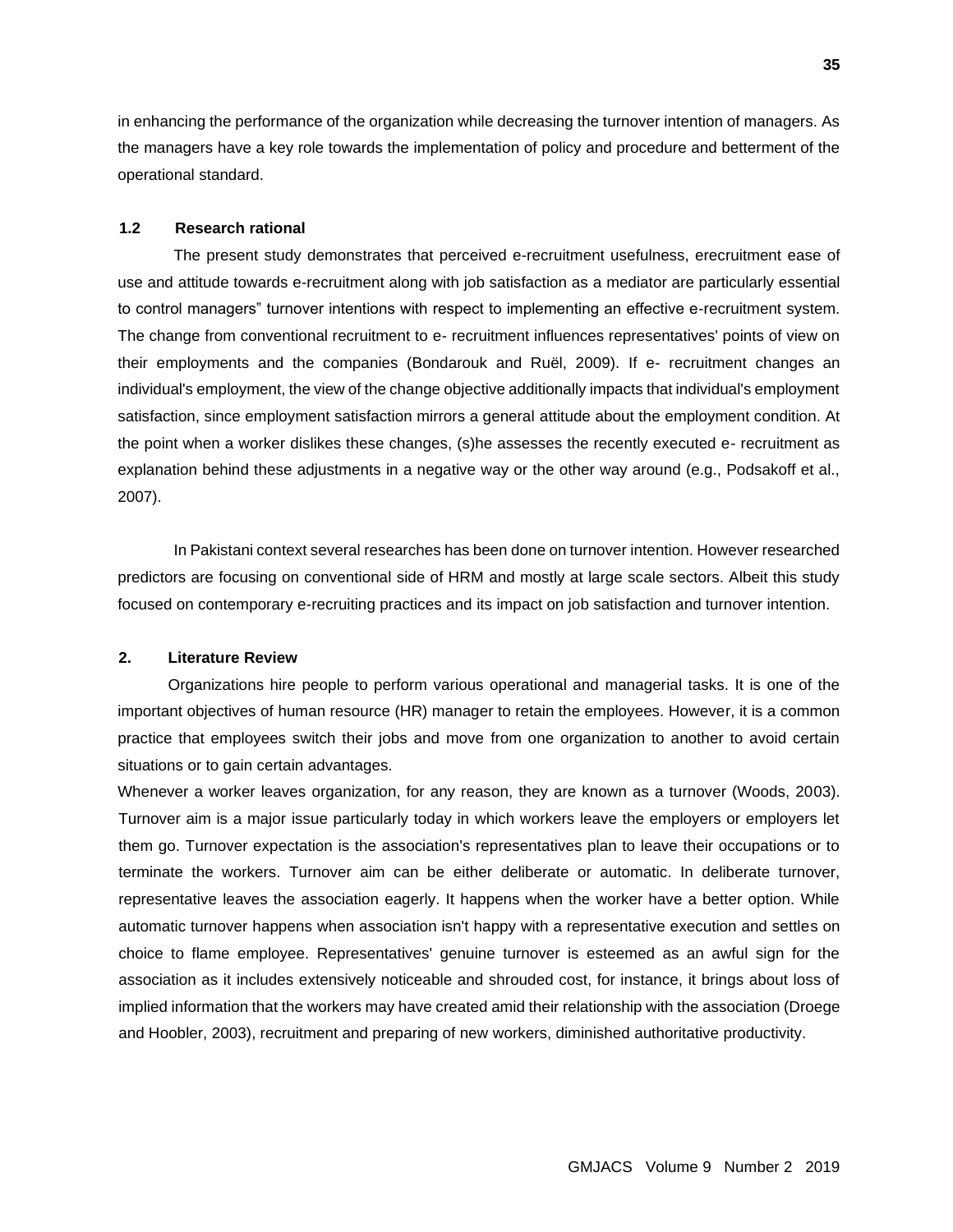It is not humanely possible for HR manager to eliminate the possibility of turnover expectation. Turnover expectation alludes to the cognizant and considers readiness to leave the association and has been one of the real difficulties associations confronted and appeared to be profoundly associated with genuine turnover (see for example; Han and Jekel, 2011). The impact of turnover received a considerable attention of all stakeholders including HR manager. The organization with high turnover receives negative image in industry. Turnover should be managed properly otherwise it creates issues in the profitability of the organizations (Wasmuth and Davis, 1983). If any individual or worker leaves the organization to any motive the result of this will definitely remain on the organization and on those employees who are attach with that member. Turnover is very costly, if seen from a business point of view such as finding the person again who is fit for the position, giving adds for the post, conducting interviews and after all that there is no surety that the person has same skills and qualities as the person who leaves the job (Johnson, 2007).

Observational proof shows that a high rate of willful turnover is expensive for employers since it adversely influences hierarchical viability and achievement (Rahman et al., 2008). Therefore, it is of utmost importance to HR manager to know the significant areas that propel employees to say goodbye to organization (EmekaMbah & Ikemefuna, 2012). Organizations give significant importance to the factors that lead towards intentional turnover since it has a very important impact on organization either in a positive or negative manner (Denvir and Mcmahon, 1992). Workers' genuine turnover is esteemed as an awful sign for the association as it includes extensively obvious and shrouded cost, for instance, it brings about loss of implied information that the representatives may have created amid their relationship with the association (Droege and Hoobler, 2003), enlistment and preparing of new workers, diminished authoritative productivity, and so forth. The departure of an employees working at any managerial or nonmanagerial positions can somehow affect organization. However, losing competitive representatives can adversely influence an association's upper hand, bringing down the spirit of other staff (Kumar, 2012), and in addition decreasing efficiency and work quality (Holtom and Burch, 2016).

The extant literature highlighted certain key elements that cause employees to leave organizations, such as, fulfillment and commitment influence turnover (Bline et al. 1997), career dissatisfaction (Tolentino et al., 2013), Abusive supervision (Harvey, et al., 2007; Brown et al., 2004), career inadaptability (Chan, Mai, Kuok, and Kong, 2016) and so on.

Traditionally, HR managers used various conventional means (not web based) to select potential candidates, however, in today's advanced time, most organizations use some type of electronic means (Web) to give data to potential candidates and also to gain a pool of human capital by permitting candidates to apply for positions by means of the Web (Stone and Lukaszewski, 2009). It is faster and more useful, and it offers the occasionally undiscovered capability of cost funds. Web and web benefits as a data center encourage data and information exchanging and sharing (Souri and Navimipour, 2014).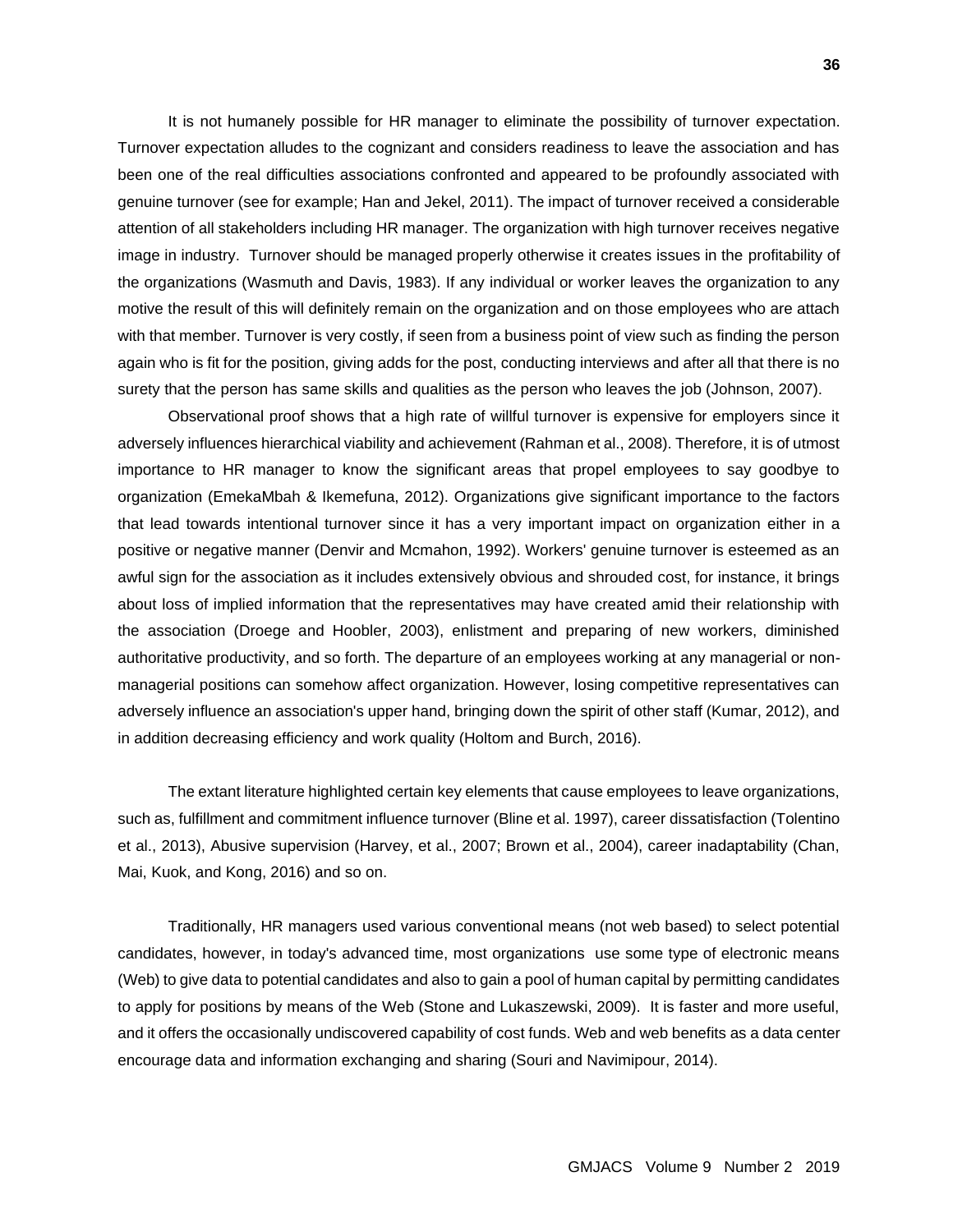There have been noteworthy changes in the way (HR) has been overseen, especially, the way HR practices and capacities are conveyed has expanded to incorporate HR experts, as well as line administrators and additionally with the utilization of data innovation (Strohmeier, 2007). Presently, the Internet makes a tremendous impact to the general public and makes another transformation in the 21<sup>st</sup> century where everything and everybody are getting on the web (Navimipour and Zareie, 2015). Likewise, web innovation empowers organizations to catch new clients, track their exhibitions and online conduct, and modify interchanges, items, administrations, and costs.

According to Brahmana & Brahmana (2013), organizations prefer to use e-recruiting for attracting pool of candidates and for searching resumes, by using e-recruiting organizations improve their image and profile and also save the cost IES (2003), also supported by Maurer and Liu (2007) who established that organizations can save 87% cost on hiring for new employees (87% per employees). Tong and Sivanand (2005) acknowledge that people who found jobs through e-recruiting consider e-recruiting provide them perceived usefulness as it is easy to operate and easily accessible. erecruiting is helpful for the HR department as well as for the job seekers to access anything related to their career that which job and position is good for them and which opportunity should they avail that gives them advantage.

Alsultanny & F. Alotaibi, (2015), HR department internet becomes the most important tool especially for e-recruiting. By using electronic means of human resource management (E-HRM) organization increases the efficiency and effectiveness of HR system through minimizing the recruiting time, quality and accuracy of data and also helps in reducing HR circle. E-HRM provides a chance to the HR Department to create value for the organization especially its one factor e-recruiting. Through erecruiting organizations develop their own websites in order to attract more qualified respondents as it"s a very less cost effective because companies save the advertisement cost and increase their speed of finding right candidate for the position.

E-HRM enables employees to get direct access to HR functions and services with the use of technology. These services and functions are communication, recruiting, recording, reporting and performance (Wyatt, 2002). E-HRM helps the organization to reduce cost and work more efficiently and effectively to come up with greater productivity and outcomes. E-HRM gives chance or concepts to organization that shifts their old and traditional way to new modern way as HRM to E-HRM. As discuss above that how much technology is important, it also facilitate employees to take quick actions, become active learner and adapt the changes easily and mold their behavior according to the situations or changing environment. Technology is important in this world and it will always come up with unique features day by day or year by year and become more complicated and smart. By the usage of efficient computer software systems organizations expand their boundaries also and work globally and attract more stakeholders in their business operations.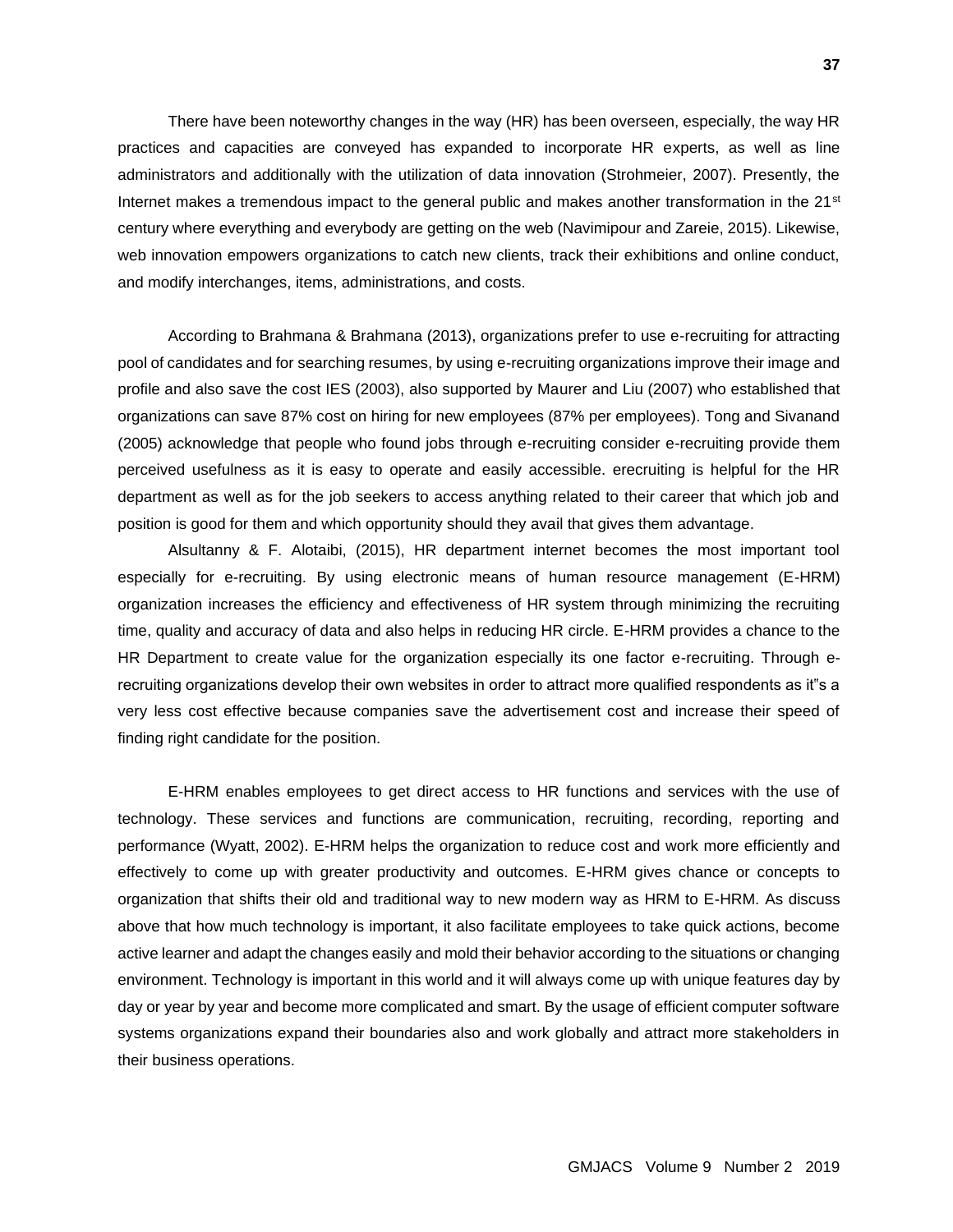From the organization perspective it is low cost, easy to use, no barriers, easily recruit any person from any city and country. And job seekers can also access it 24/7 to find the better opportunity. The study underlies on TAM (Davis, 1993; Davis et al., 1989) plus also rely on technological areas that how job seekers accept and use a technology and what is the behavior they show while using the technology. Although the technology has remarkably helped HR managers to carry their routine tasks smoothly at the same time the adaption of technology brings with itself a necessary to do list. Eveleth, Baker Eveleth, and Stone, (2015) organizations depend on its sites (Web) to draw in and educate work seekers, and as the essential technique for occupation seekers to submit applications for screening (Thompson, Braddy & Wuensch, 2008). Consequently a site must have the capacity to impact work seekers to respond emphatically to perform practices, for example, presenting an application, coming back to the site, prescribing the organization or site to others, and to draw in the association by transitioning to the association's online networking locales.

According to Wolfswinkel (2009), e-recruiting is a generally youthful research field, a limitless number of contributions have as of now been made, especially in the most recent decade. This paper introduces a methodical audit of e-Recruiting writing by utilizing the grounded hypothesis approach. The study gives a review of cutting edge eRecruiting research, and talk about headings to propel e-Recruiting and how it leads to job satisfaction of HR personnel. Regardless of the huge measure of research distributed in the field of e-recruiting, there are still numerous potential outcomes to propel our comprehension of e-recruiting. Particularly the selection representatives' point of view and research with respect to the impact of e-recruiting on the general enrollment prepare has gotten little consideration. Most research has been done on candidates' fascination, picture and view of associations and associations' corporate vocation sites.

The present study goes a step further to test a new dimension to existing horizon of reasons that satisfies the employees and they tend to continue with current employer. The job satisfaction has direct impact on employee intentional turnover. The current study tests if the e-recruitment leads to job satisfaction, for this, three constructs of (i-e erecruitment perceived e-recruitment usefulness, e-recruitment ease of use and attitude towards e-recruitment) are included.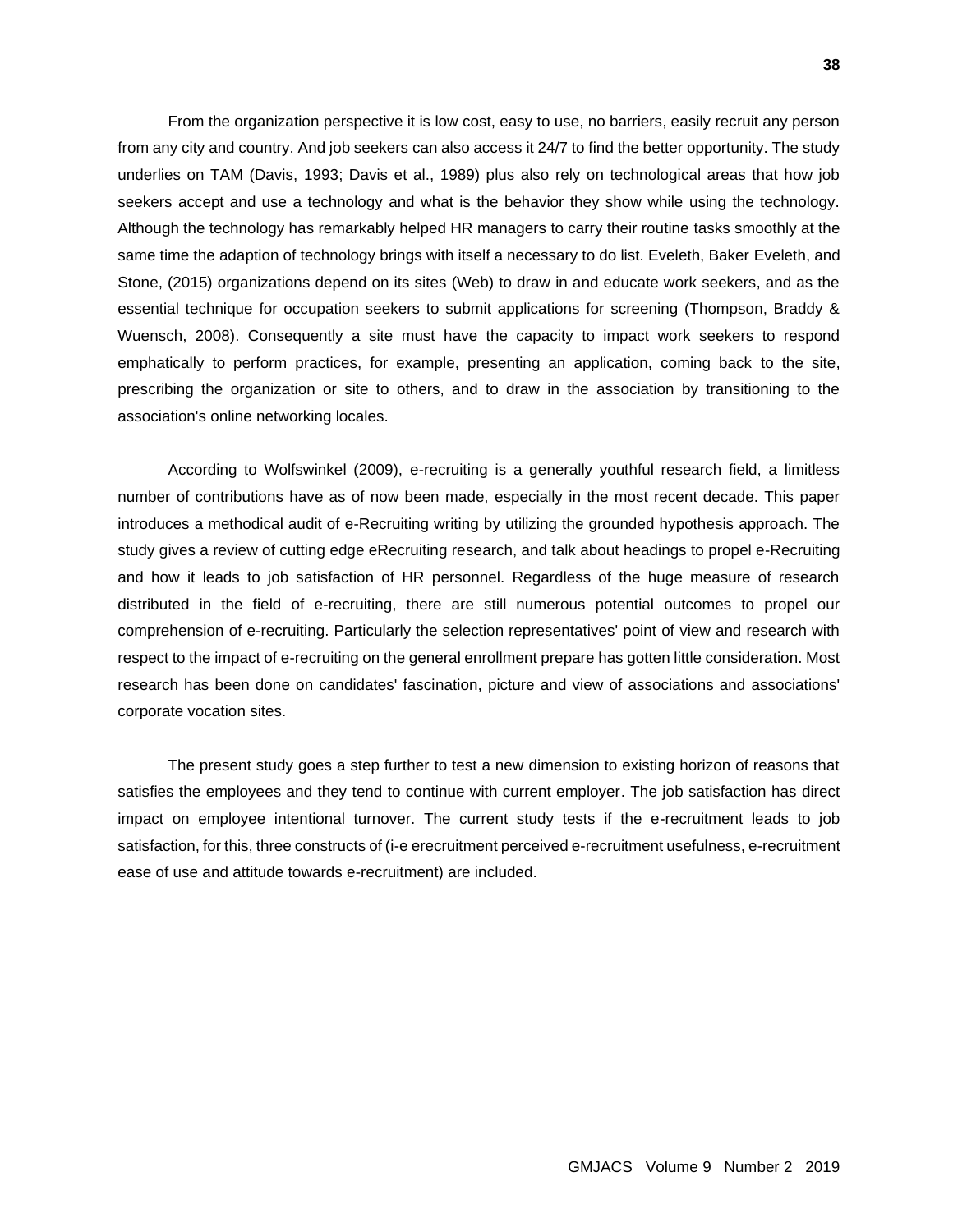### **3. Methodology**

### **3.1 Research Model**



### **3.2 Hypotheses**

H<sub>a1</sub>: Perceived e-recruitment usefulness, e-recruitment ease of use and attitude towards erecruitment have significant impact on job satisfaction.

Ha2: Perceived e-recruitment usefulness, e-recruitment ease of use and attitude towards erecruitment have significant impact on turnover intention.

Ha3: Job satisfaction has a significant impact on turnover intention.

- Ha4: Job satisfaction has a mediating relationship between perceived e-recruitment usefulness and turnover intention.
- Ha5: Job satisfaction has a mediating relationship between e-recruitment ease of use and turnover intention.
- Ha6: Job satisfaction has a mediating relationship between attitude towards e-recruitment and turnover intention

#### **3.3 Procedures**

The study was quantitative in nature since it make easy for the researcher to generalize the result (Yang, 2006). Primary data were collected through self-administered survey questionnaire. Service oriented SMEs operating in Karachi were contacted to participate in the survey on a voluntary basis. A total of 600 survey questionnaires were circulated through simple random sampling technique. However, only 393 survey questionnaire were found completed for analysis. According to Saunder, Lewis and Thornhill (2009) sample of 384 respondents is good a size to run for statistical analysis. Hence, the sample of 393 respondents is justified.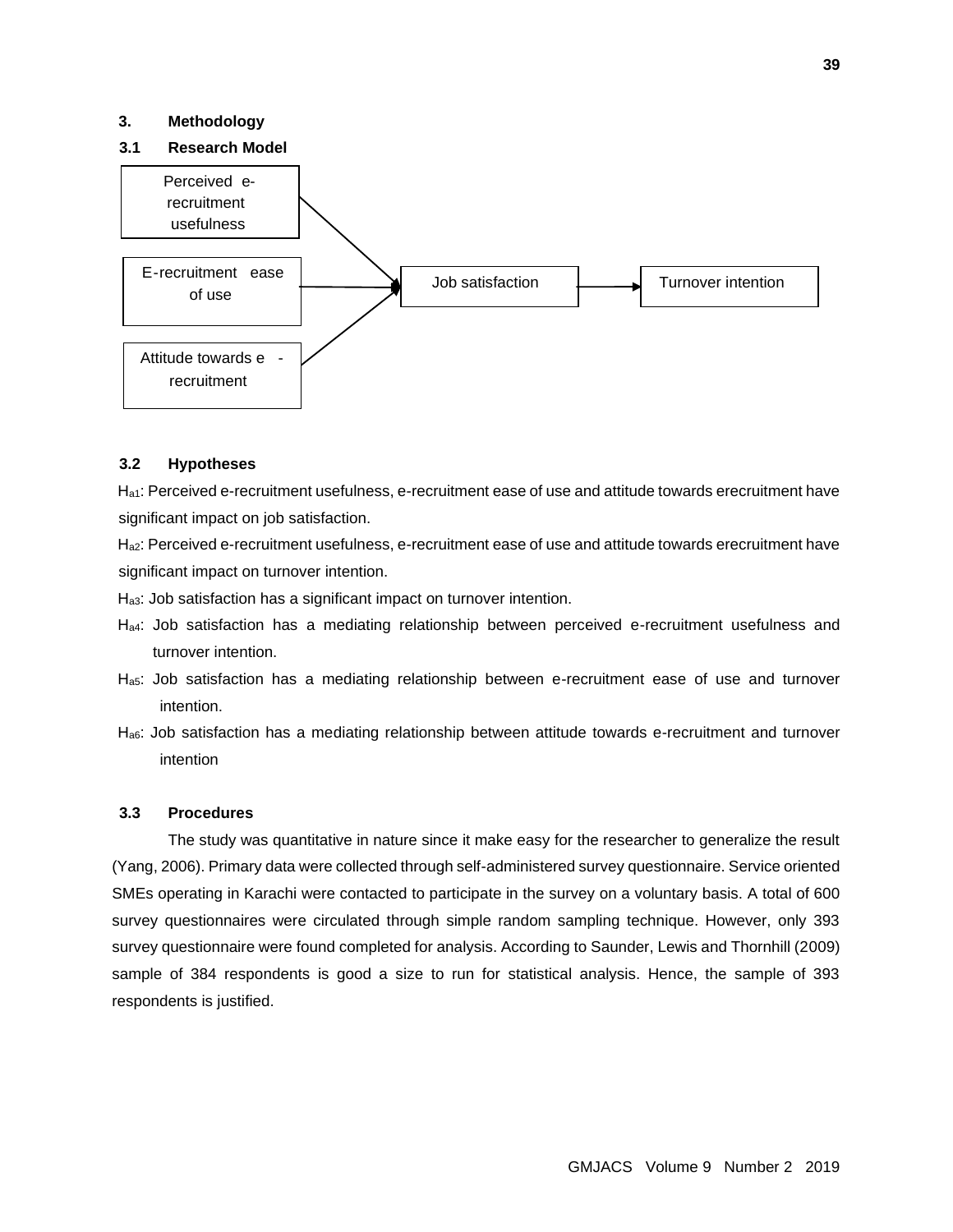### **3.4 Measures**

The E-recruitment implementation" measured were perceived e-recruitment usefulness, erecruitment ease of use, and attitude towards e-recruitment. All E-recruitment implementation items were scored on a five-point scale ranging from "1 = not at all" to "5 = a very great extent".

Perceived e-recruitment usefulness and e-recruitment ease of use were measured using the scale developed by Chuttur (2009). Attitude towards e-recruitment was measured using the scale devised by Venkatesh et al. (2003). Seven items of Perceived erecruitment usefulness, five items of e-recruitment ease of use, and six items of attitude towards e-recruitment were measured on a five-point scale ranging from "1 = strongly disagree" to "5 = strongly agree".

Job satisfaction was measured using the scale created by (Maier, Laumer,

Eckhardt, & Weitzel, 2013; Weng, Tsai, & Weng, 2015; Limbu, Jayachandran, & Babin, 2014). Moreover, turnover intention is adapted by Memon, Salleh, & Baharom (2016) and Bufquin, DiPietro, Orlowski, & Partlow (2016). The three items each for job satisfaction and turnover intention were scored on a five-point scale ranging from "1 = strongly disagree" to "5 = strongly agree".

### **3.5 Statistical technique**

Partial least squares, a structural equation modeling approach were used to examine simultaneously the structural components of both the measurement and causal model for reflective and formative constructs. PLS path modeling represents a well substantiated method for estimating complex cause-effect-relationship models (Henseler and Chin, 2010) in business research (Gudergan et al., 2008; Henseler, 2012). PLS has enjoyed increasing popularity in recent years.

### **4. Research Findings**

### **4.1 Respondents' profile**

Out of the total 393 respondents, 42.2% are in the age group of 20-25 years, 36.4% of the respondents are in the age group of 26-30, 15.5% are in the age group of 3135, 3.1% are in the age group of 36-40, 1.8% in the age group of 41-45, 0.8% in the age group of 46-50 and 0.3% are greater than 50 years of age.

Moreover, 2.0% of the respondents" have Matriculation certificate. 14.0% of the respondents are Intermediate, 44% have Bachelor degree, 33.8% have Master"s degree, 4.3% are M.Phil. 1.3% earned Ph.D and 0.5% have another education.

Male participation is higher in this research, 50.6% of the respondents were male whereas 49.4% were female. Overall the most of the respondents" were aged less than 35 years of age, were men, with mostly a graduate degree.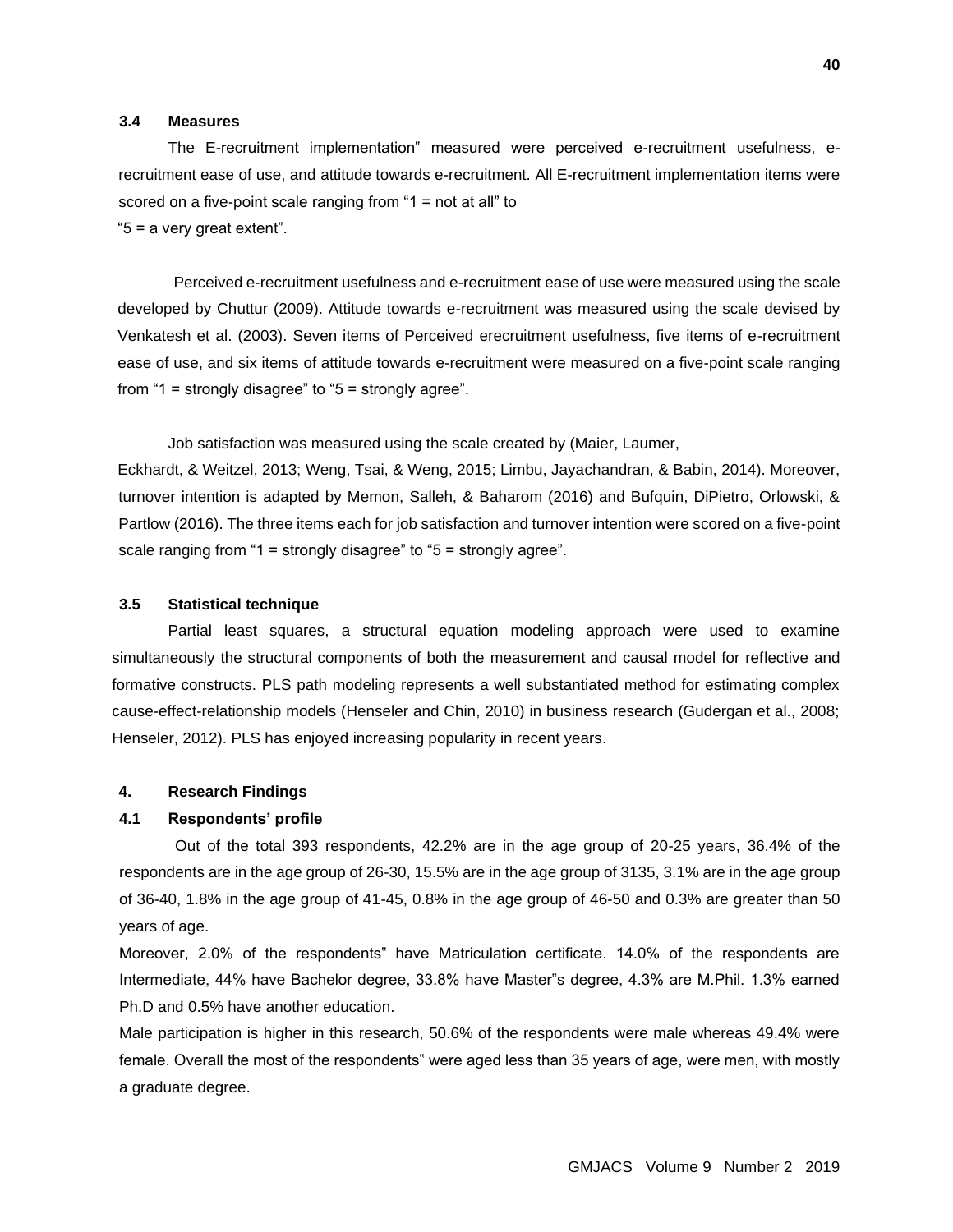# **4.2 Convergent validity**

Convergent validity (table 1) shows Cronbach alpha, composite reliability and Average variance extracted. Variable"s composite reliability in the table is greater than the value of 0.7 (Nunnally, 1978). For the validity convergent, the value of AVE must be greater than 0.5 (Hair, Ringle, and Sarstedt, 2011), hence as depicted in table 1, AVE value of each variable is greater than 0.5. Hence support convergent validity threshold. The loadings presented in table 1 confirmed the reliability and validity of the latent variables. It is to be noted that twelve indicators have been erased because of weak loading (i.e. below 0.5), and also have no increasing impact on AVE (convergence criteria not fulfilled).

| <b>Construct</b> | <b>Items</b>     | Loading   | <b>AVE</b> | <b>Composite</b>   | <b>Cronbach's</b> |  |
|------------------|------------------|-----------|------------|--------------------|-------------------|--|
|                  |                  |           |            | <b>Reliability</b> | Alpha             |  |
|                  | A <sub>3</sub>   | 0.77 0.84 |            |                    |                   |  |
|                  | A4               | 0.79      |            |                    |                   |  |
|                  | A <sub>5</sub>   | 0.77      |            |                    |                   |  |
| <b>ATT</b>       | A <sub>6</sub>   |           | 0.63       | 0.91               | 0.88              |  |
|                  | A7               | 0.78      |            |                    |                   |  |
|                  | A <sub>8</sub>   | 0.80      |            |                    |                   |  |
|                  | JS6              | 0.81      |            |                    |                   |  |
| <b>JS</b>        | JS7              | 0.89      | 0.72       | 0.89               | 0.81              |  |
|                  | JS8              | 0.85      |            |                    |                   |  |
|                  | PEU <sub>2</sub> | 0.62 0.79 |            |                    |                   |  |
|                  | PEU4             | 0.84      |            |                    |                   |  |
| <b>PEU</b>       | PEU <sub>5</sub> |           | 0.57       | 0.87               | 0.81              |  |
|                  | PEU6             | 0.77      |            |                    |                   |  |
|                  | PEU7             | 0.74      |            |                    |                   |  |
|                  | PU <sub>1</sub>  | 0.83 0.87 |            |                    |                   |  |
|                  | PU <sub>2</sub>  | 0.84      |            |                    |                   |  |
|                  | PU <sub>3</sub>  | 0.82      |            |                    |                   |  |
| <b>PU</b>        | PU4              |           | 0.67       | 0.93               | 0.92              |  |
|                  | PU <sub>5</sub>  | 0.81      |            |                    |                   |  |
|                  | PU <sub>6</sub>  | 0.79      |            |                    |                   |  |
|                  | PU7              | 0.74      |            |                    |                   |  |

# **Table 1 Outer-loading and convergent validity**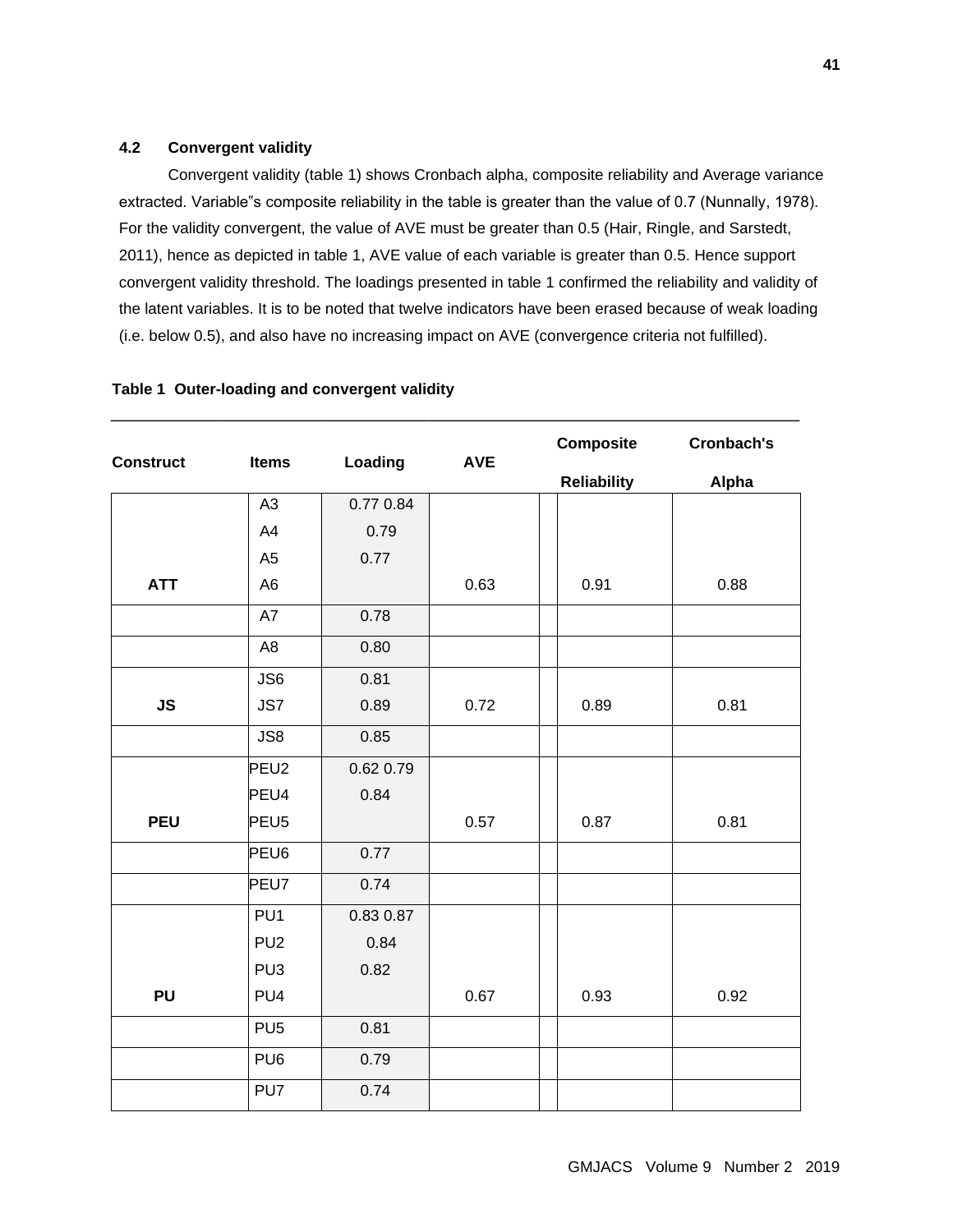| TI1 | 0.88 |      |      |      |
|-----|------|------|------|------|
| TI2 | 0.85 | 0.64 | 0.84 | 0.73 |
| TI3 | 0.66 |      |      |      |

# **4.3 Discriminant validity**

For the discriminant validity analysis Fornell–Larcker (1981) suggested that AVE value of latent variable should be higher than the correlation among the construct. Hair et al. (2012) also explain that theoretically, for examine the establishment of discriminant validity; the root-square of AVE must be greater than the correlations between the constructs. Studied variables of this research fulfilled the said criteria as shown in table 2 mentioned below.

|                         | <b>ATT</b>               | <b>JS</b> | <b>PEU</b> | <b>PU</b> | TI    |
|-------------------------|--------------------------|-----------|------------|-----------|-------|
| <b>ATT</b>              | 0.792                    |           |            |           |       |
| <b>JS</b>               | 0.543                    | 0.850     |            |           |       |
| <b>PEU</b>              | 0.569                    | 0.587     | 0.755      |           |       |
| PU                      | 0.499                    | 0.527     | 0.611      | 0.816     |       |
| TI                      | 0.450                    | 0.536     | 0.642      | 0.390     | 0.800 |
| <b>Continue table 2</b> |                          |           |            |           |       |
|                         | Item-wise cross loadings |           |            |           |       |
|                         | <b>ATT</b>               | <b>JS</b> | <b>PEU</b> | <b>PU</b> | TI    |
| $\overline{A3}$         | 0.775                    | 0.416     | 0.526      | 0.774     | 0.324 |
| $\overline{A4}$         | 0.844                    | 0.424     | 0.447      | 0.772     | 0.378 |
| A <sub>5</sub>          | 0.786                    | 0.361     | 0.379      | 0.716     | 0.368 |
| A <sub>6</sub>          | 0.771                    | 0.393     | 0.362      | 0.746     | 0.271 |
| A7                      | 0.778                    | 0.431     | 0.437      | 0.702     | 0.354 |
| A8                      | 0.798                    | 0.525     | 0.525      | 0.762     | 0.422 |
| JS6                     | 0.488                    | 0.813     | 0.757      | 0.475     | 0.506 |
| <b>JS7</b>              | 0.472                    | 0.887     | 0.771      | 0.449     | 0.467 |
| JS8                     | 0.419                    | 0.848     | 0.729      | 0.414     | 0.388 |
| PEU <sub>2</sub>        | 0.541                    | 0.421     | 0.621      | 0.578     | 0.361 |
| PEU4                    | 0.439                    | 0.754     | 0.792      | 0.453     | 0.486 |
| PEU <sub>5</sub>        | 0.449                    | 0.837     | 0.837      | 0.478     | 0.422 |
| PEU6                    | 0.374                    | 0.773     | 0.772      | 0.430     | 0.326 |
| <b>PEU7</b>             | 0.401                    | 0.501     | 0.736      | 0.431     | 0.799 |
| PU <sub>1</sub>         | 0.811                    | 0.473     | 0.532      | 0.830     | 0.335 |

# **Table 2 Discriminant validity (Fornell-Larcker criterion)**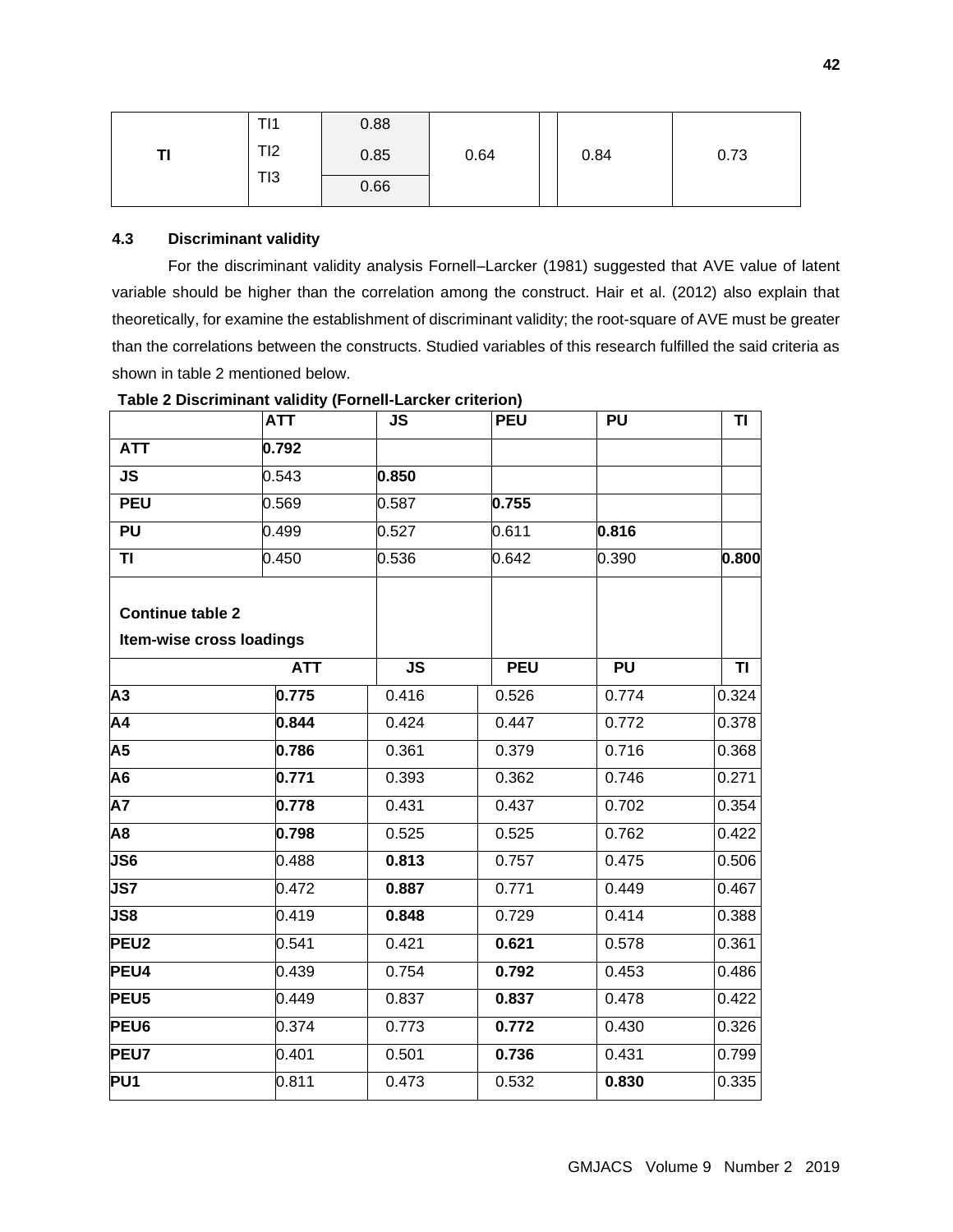| PU <sub>2</sub> | 0.848 | 0.443 | 0.501 | 0.872 | 0.322 |
|-----------------|-------|-------|-------|-------|-------|
| PU <sub>3</sub> | 0.808 | 0.397 | 0.469 | 0.843 | 0.326 |
| PU4             | 0.766 | 0.388 | 0.413 | 0.817 | 0.248 |
| PU <sub>5</sub> | 0.779 | 0.433 | 0.503 | 0.814 | 0.303 |
| PU <sub>6</sub> | 0.744 | 0.448 | 0.562 | 0.786 | 0.356 |
| PU7             | 0.601 | 0.409 | 0.487 | 0.740 | 0.320 |
| TI1             | 0.403 | 0.519 | 0.665 | 0.353 | 0.881 |
| TI2             | 0.370 | 0.395 | 0.456 | 0.313 | 0.846 |
| T <sub>13</sub> | 0.298 | 0.342 | 4.342 | 4.261 | 4.6   |

# **4.4 Model fitness (Blind folding and coefficient of determination)**

Table 3 showed the  $R^2$ and  $Q^2$  values of the endogenous latent variable for predictive accuracy. R-square between the value of 0.25, 0.50 and 0.75 shows weak, moderate and strong association respectively for the endogenous variable (Hair, Ringle, & Sarstedt, 2011).  $R<sup>2</sup>$  of job satisfaction and turnover intention is 0.811 and 0.507 respectively. Hence our results showed strong association with job satisfaction and moderate association with turnover intention. Q-square is analyzed for prediction of relevancy.  $Q<sup>2</sup>$  values equal to zero or below the zero show the weak prediction relevancy. Values between 0.35, 0.15 and 0.02 demonstrate that exogenous construct has a large, medium and the small prediction relevancy.  $Q<sup>2</sup>$  of job satisfaction and turnover intention is 0.553 and 0.290 respectively. Hence our results showed large prediction relevancy with job satisfaction and turnover intention. Hence all the values is above zero which shows the predictive relevancy (table 3).

### **Table 3 Blindfolding and coefficient of determination**

|           | R <sup>2</sup> | Q <sup>2</sup> |
|-----------|----------------|----------------|
| <b>JS</b> | 0.811          | 0.553          |
|           | 0.507          | 4.290          |

### **4.5 Evaluation of structural model**

After reflective measurement model testing, bootstrap analysis is executed to test the statistical significance of the path Co-efficient after computing the path estimates in the structural model (Hair et al., 2012). All variables are significantly defined by all dimensions, and the values of lower than 5 hence there is no problem of multicollinearity (table 4).

| <b>Construct</b> | <b>T Statistics</b> | <b>P</b> Values | <b>VIF</b> |  |
|------------------|---------------------|-----------------|------------|--|
| <b>ATT</b>       | 3.125               | 0.002           | 8.850      |  |
| JS               | 13.340              | 0.000           | 1.000      |  |

### **Table 4 Weights for formative dimensions**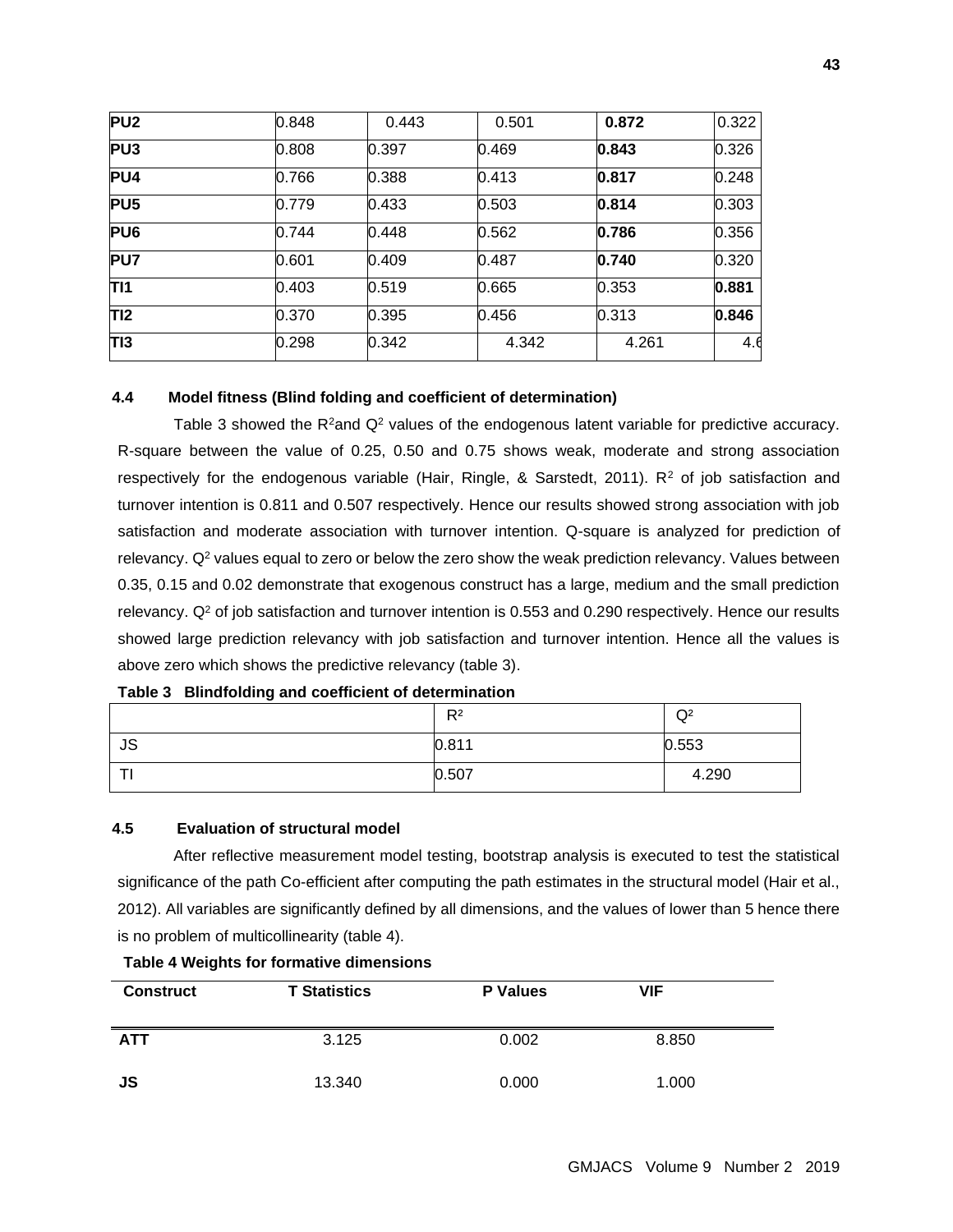| <b>PEU</b> | 25.743 | 0.000 | 1.577 |
|------------|--------|-------|-------|
| <b>PU</b>  | 2.909  | 0.004 | 9.523 |

**Note** : Indicate significance (t-value >1.96; p-value <0.05)

# **4.6 Hypothesis testing**

 Statistical analysis indicates the supportiveness of the relationship between job satisfaction and turnover intention having the values (β= -0.18; t=2.20), (β= -0.35; t=2.21) and (β=0.18; t= 1.92). Similarly, results also support the association between perceived e-recruitment usefulness, e-recruitment ease of use and attitude towards erecruitment with turnover intention.

# **Table 5 Indirect effect**

|                      | Original      | <b>Sample</b> | <b>Standard</b>  |         |          |                 |
|----------------------|---------------|---------------|------------------|---------|----------|-----------------|
|                      | <b>Sample</b> | Mean          | <b>Deviation</b> | t-value | p-values | <b>Decision</b> |
|                      | $(\beta)$     | (M)           |                  |         |          |                 |
| $ATT \rightarrow TI$ | $-0.18$       | $-0.17$       | 0.08             | 2.20    | 0.03     | Supported       |
| $PEU \rightarrow TI$ | $-0.35$       | $-0.38$       | 0.16             | 2.21    | 0.03     | Supported       |
| $PU \rightarrow TI$  | 0.18          | 0.18          | 0.09             | 1.92    | 0.05     | Supported       |

### **4.7 Explanation of target endogenous variable**

The coefficient of determination,  $R^2$ , is 0.507 for turnover intention. This means that the variable (perceived e-recruitment usefulness, e-recruitment ease of use and attitude towards e-recruitment and job satisfaction) explain 50.7% of the variance in turnover intention.

The  $R<sup>2</sup>$  of job satisfaction variable is 0.811, hence, perceived e-recruitment usefulness, erecruitment ease of use and attitude towards e-recruitment explain 81.1 % of the variance of job satisfaction. Table 6 reported the direct effect of each variable.

|                      | Original<br><b>Sample</b><br>(ß) | <b>Sample</b><br>Mean<br>(M) | <b>Standard</b><br><b>Deviation</b> | t-value | p-values | <b>Decision</b> |
|----------------------|----------------------------------|------------------------------|-------------------------------------|---------|----------|-----------------|
| $ATT - 5JS$          | 0.46                             | 0.43                         | 0.15                                | 3.00    | 0.00     | Supported       |
| $ATT \rightarrow TI$ | 0.94                             | 0.92                         | 0.15                                | 6.06    | 0.00     | Supported       |
| $JS \rightarrow TI$  | $-0.39$                          | $-0.42$                      | 0.16                                | 2.36    | 0.02     | Supported       |
| $PEU - 3S$           | 0.91                             | 0.91                         | 0.04                                | 25.06   | 0.00     | Supported       |
| $PEU \rightarrow TI$ | 1.00                             | 1.04                         | 0.18                                | 5.70    | 0.00     | Supported       |
| $PU \rightarrow JS$  | $-0.46$                          | $-0.43$                      | 0.16                                | 2.80    | 0.01     | Supported       |

#### **Table 6 Direct Effect**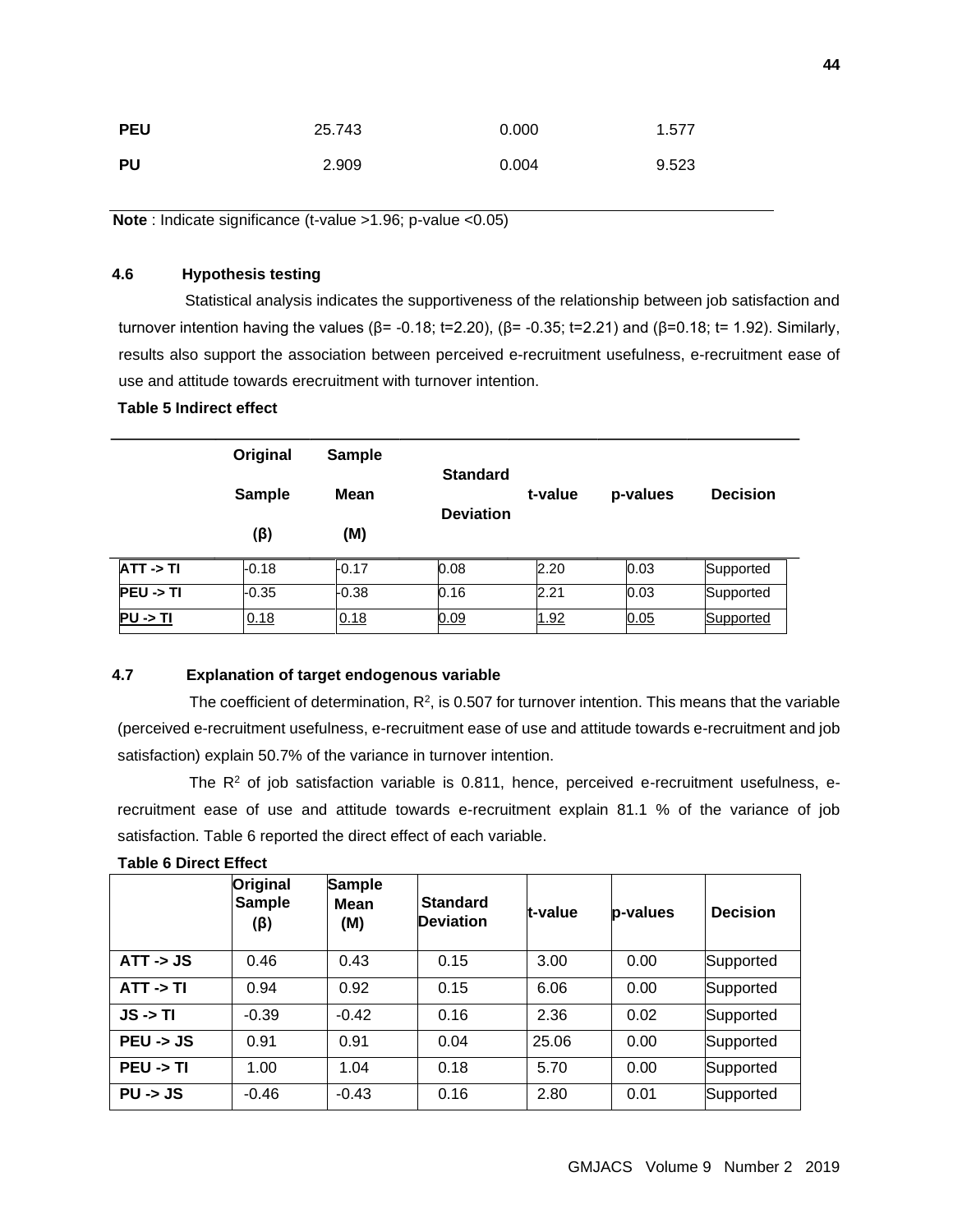| ---<br>--<br>-7<br>. . | $-0.90$ | 0.89<br>- 1 | 18<br>v. | $\overline{\phantom{0}}$<br>∩ҕ<br>.ບວ | 0.00 | iupported |
|------------------------|---------|-------------|----------|---------------------------------------|------|-----------|
|------------------------|---------|-------------|----------|---------------------------------------|------|-----------|

### **4.8 Model analysis**

 In order to evaluate the relationship between the latent variables and observed variables i.e. factors with their respective items, measurement model analysis was carried out within PLS. Assessment of validity were conducted for each item individually by means of convergent and discriminant validity whereas, reliability for constructs" measures were also observed.

**Figure 4.1 Model measurement** 



### **5. Discussions**

 The bootstrapping test result indicates perceived usefulness, attitude and perceived ease of use have significant impact on job satisfaction. In addition, job satisfaction has significant relationship with employee turnover intention. The mediating part of analysis shows significant mediating role of job satisfaction between perceived usefulness and employee turnover intention; between perceived ease of use and employee turnover intention and attitude and employee turnover intention.

The direction of statistical relationship has its own significance. Unlike reported results of (Maier, Laumer, Eckhardt, & Weitzel, 2013), the present study shows a significant but negative relationship between perceived usefulness and job satisfaction. It employs that a change to new system / technology reduces the job satisfaction level of employees. The plausible explanation lies on assumption, in most of cases in domain of present study, that employees were not given a due training to expose the benefits of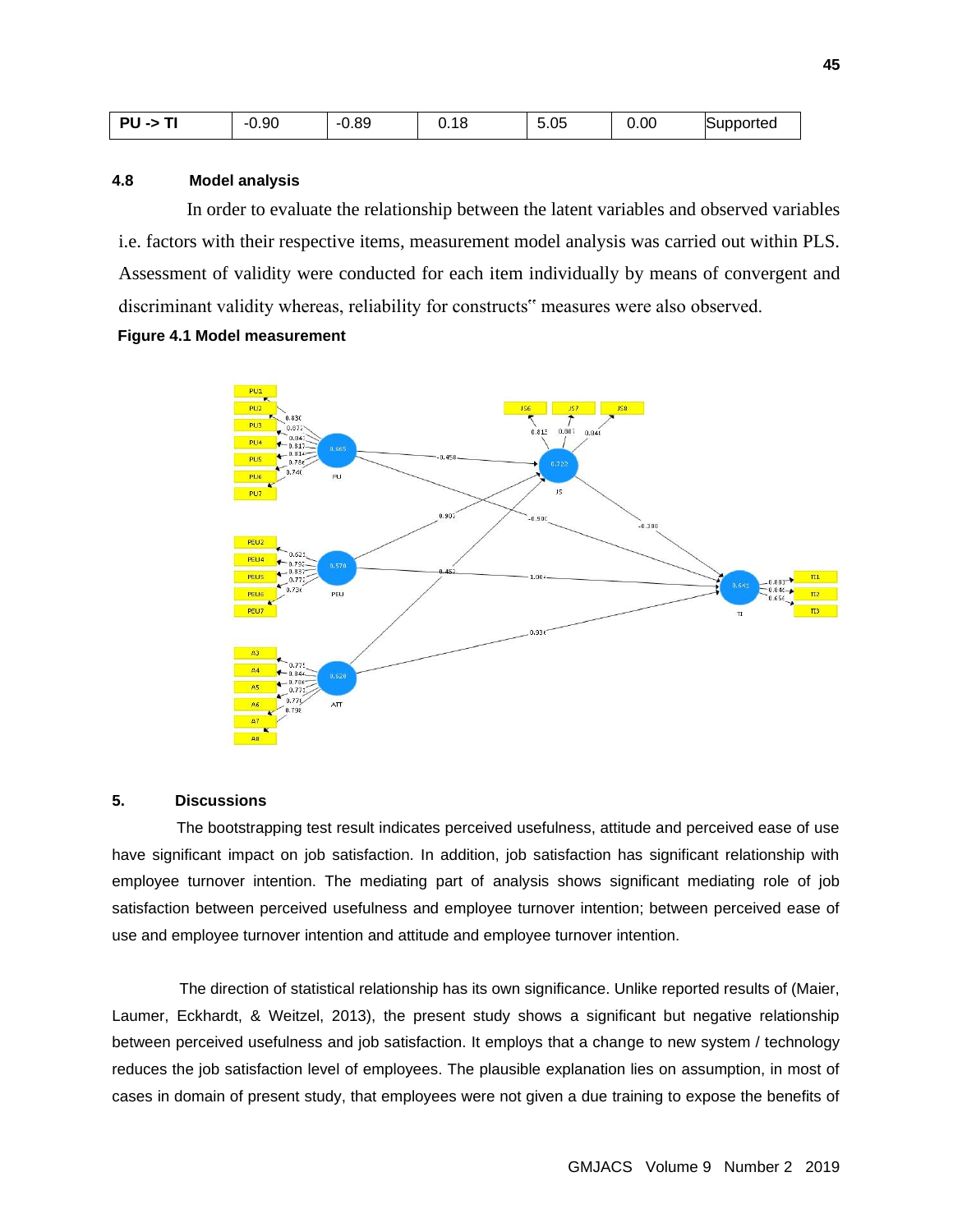change to their existing set of duties. Moreover attitude has a significantly positive relationship with job satisfaction the finding is in line with extant literature (Maier, Laumer, Eckhardt, & Weitzel, 2013). The result support earlier argument that employees tend to see the change as a positive gesture but because of lack provision of systematic knowledge of benefits of technology result in reduction of job satisfaction level. The advent of technology is no more a new adventure for modern employees. Therefore, they tend to accept happily now compared to early times. Perceived ease of use also has a significant positive relationship with job satisfaction because its significance value is less than 0.05 which is 0.000 and its beta coefficient is positive. It employs that employees perceive that newly implemented technology is easy to use they will learn it easily and it is free from interruption and errors they feel that it is user friendly. In addition, the results indicate a significant and positive relationship with employee turnover. Therefore, the satisfied employees tend to stay with employer so employees satisfied with their jobs have no intention to leave the organization and they accept the change in terms of technology. Moreover, Job satisfaction shows mediating relationship between perceived usefulness and turnover intention (p< 0.005) and its beta coefficient is negative it employs that the usage of technology is useful in their jobs and increase employees performance and they feel satisfied in their jobs that"s why turnover intention decreases.

In addition job satisfaction shows mediating relationship among perceived ease of use and turnover intention (p< 0.000) and its beta coefficient is positive it indicates that employees feel satisfied that the new technology or system is easy to use and it is user friendly that"s why they are satisfy and do not think about leaving. Lastly job satisfaction shows mediating relationship between attitude and turnover intention because its significance value is less than 0.05 which is 0.003 and its beta coefficient is positive it means employee takes new technology or new change positively (Maier, Laumer, Eckhardt, &Weitzel, 2013). The statistical evidence support the argument that employees find new technology friendly for that increases their job performance by adding new set of soft skills. Furthermore, the mediating role of job satisfaction appears to be statistically significant in reducing employee turnover intention.

### **6. Conclusion**

The HR practices have seen significant transformation from conventional administrative role into more modernized and systemized based on new set of policies. The change in way HR practices appear to be changing with change in technology. The present study highlights the impact of shift from conventional HR recruitment to e-recruitment. The purpose of current study was fulfilled that how an employee perceive the usage of technology or newly implemented systems and the relationship among perceived ease of use, perceived usefulness, attitude, job satisfaction and turnover intention in small & medium sized service sector. The study is based on the Technology Acceptance Model (Davis, 1993; Davis et al., 1989), and gives empirical investigations that how an employee thinks about an implemented system and the attitude regarding the usage of the system and the factors that influence the intention and the behavior of the respondents (Davis, 1993).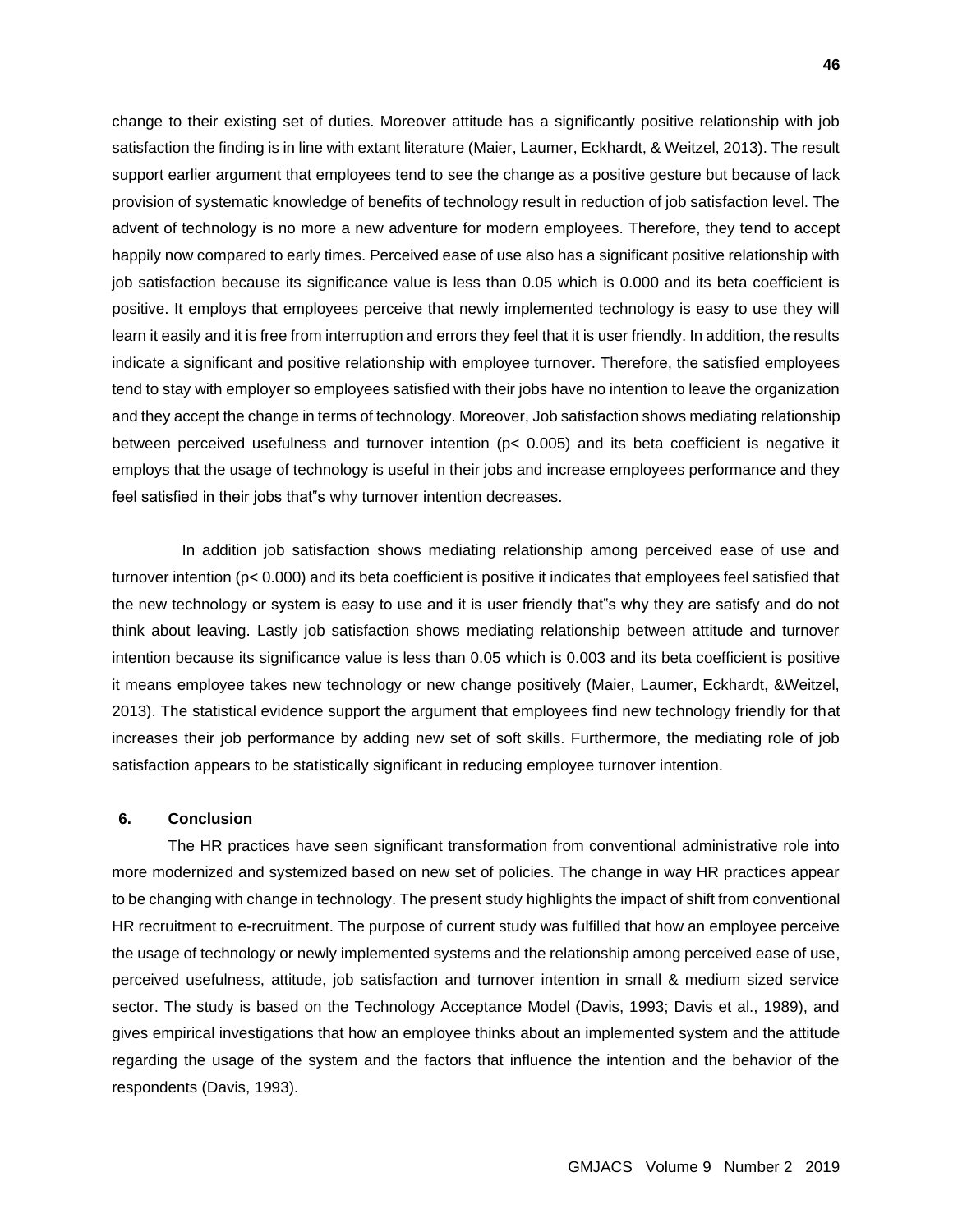The results are encouraging, instrumental and the findings are in line with existing literature. It is necessary to update them according to the changes and train them according to the environment (Maier, Laumer, Eckhardt, &Weitzel, 2013)**.** The present study highlighting the gaps and issues when employees using the e-recruitment system and their reasons of turnover intention in Pakistan. The statistical evidence support the argument that employees perceive change of technology as positive and hence erecruitment enhances the job satisfaction level of employees. In addition, the mediating role of job satisfaction helps organizations to control intentional turnover factor. Unlike with perceived ease of use and attitude the perceived usefulness of system shows negative relationship with job satisfaction. It means that employees accept the newly implemented technology when the system is easy to use and user friendly and free from interruptions. But it is also important to inform employees the benefits of new system and particularly highlight the usefulness of newly implemented system in broadening the existing set of skills of employees.

### **References**

Alsultanny, A. Y. and Alotaibi, F. M. (2015). Evaluating the Factors Affecting on

- Intension to Use of E-Recruitment. *American Journal of Information Science and Computer Engineering*, *Vol. 1*(5), 324-331.
- Beckers, A. M., & Bsat, M. Z. (2002). A DSS classification model for research in human resource information systems. Information Systems Management, 19(3), 41-50.
- Bline, D. M., & Poznanski, P. J. (1997). Using structural equation modeling to investigate the causal ordering of job satisfaction and organizational commitment among staff accountants. Behavioral Research in Accounting.
- Bondarouk, T. V., & Ruel, H. J. M. (2009). Electronic Human Resource Management: challenges in the digital era. The International Journal of Human Resource Management, 20(3), 505-514.
- Brahmana, R. &Brahmana, R. (2013). What Factors Drive Job Seekers Attitude in Using

E-Recruitment? *S. E. Asian J. Manage.7* (2).

- Brown, J. D., Cober, T. R., Keeping, M. L., & E. Levy, P. (2004). Recruitment on the Net: How Do Organizational Web Site Characteristics Influence Applicant Attraction?*Journal of Management*, *30*(5), 623-646.
- Bufquin, D., DiPietro, R., Orlowski, M., &Partlow, C. (2016). The influence of restaurant co-workers" perceived warmth and competence on employees" turnover intentions: The mediating role of job attitudes. *International Journal of Hospitality Management*, *60*, 13-22.
- Chan, S., Mai, X., Kuok, O., & Kong, S. (2016). The influence of satisfaction and promotability on the relation between career adaptability and turnover intentions. *Journal of Vocational Behavior*, *92*, 167-175.
- Cunningham, G. B. (2006). The relationships among commitment to change, coping with change, and turnover intentions. European Journal of Work and Organizational Psychology, 15(1), 29-45.
- Davis, F. D. (1993). User acceptance of information technology: system characteristics, user perceptions and behavioral impacts. International journal of man-machine studies, 38(3), 475-487.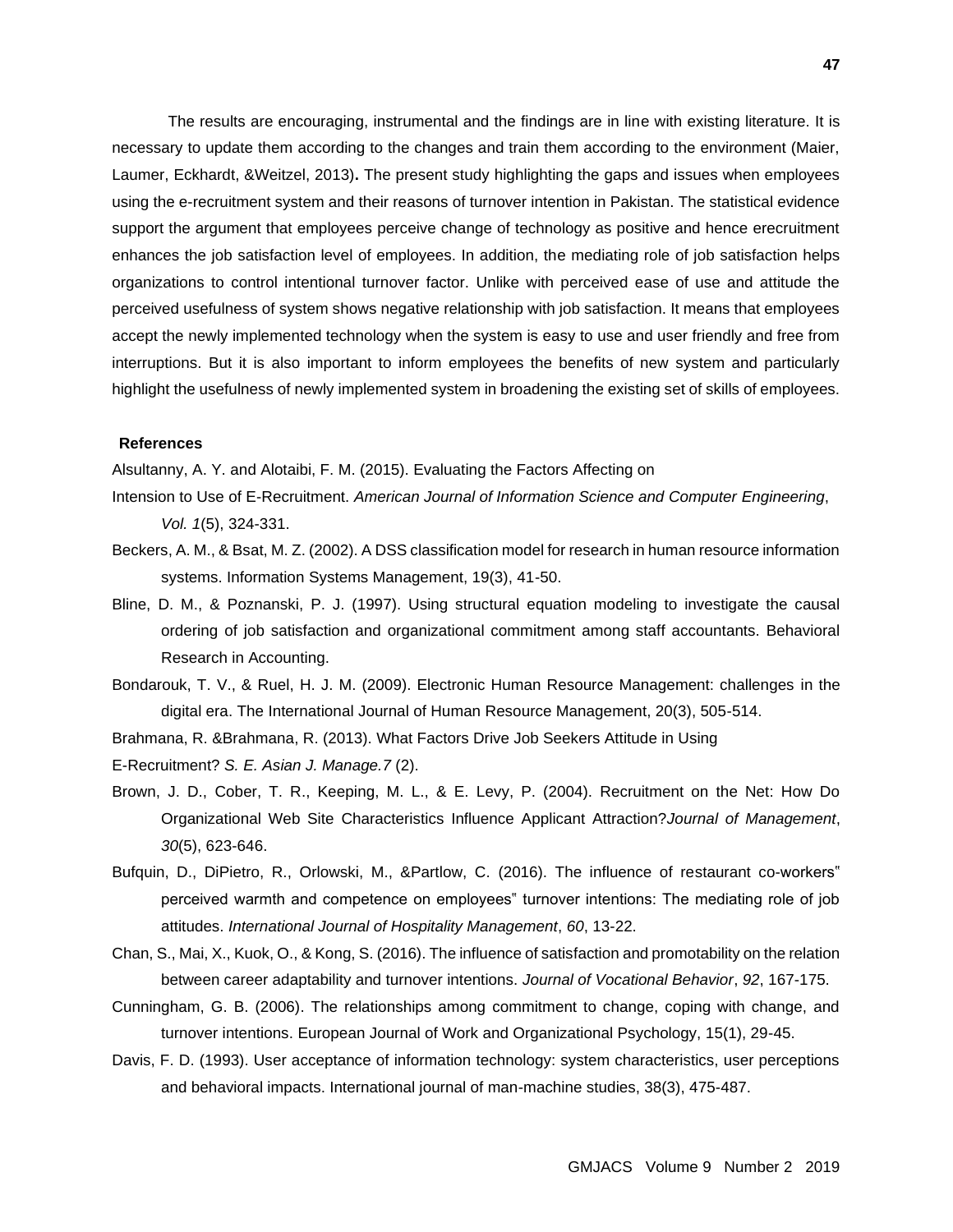- Davis, F. D., Bagozzi, R. P., & Warshaw, P. R. (1989). User acceptance of computer technology: a comparison of two theoretical models. Management Science, 35(8), 982-1003.
- Denvir, A., & McMahon, F. (1992). Labour turnover in London hotels and the cost effectiveness of preventative measures. International Journal of Hospitality Management, 11(2), 143-154.
- Droege, S. B., & Hoobler, J. M. (2003). Employee turnover and tacit knowledge diffusion: A network perspective. Journal of Managerial Issues, 50-64.
- EmekaMbah, S. &Ikemefuna, C. (2012). Job Satisfaction and Employees" Turnover Intentions in total Nigeria plc. In Lagos State. *International Journal of Humanities and Social Science*, *2*(14).
- Eveleth, D., Baker-Eveleth, L., & Stone, R. (2015). The Influence of the Firm"s Career- Website on Job-Seekers" Intentions to the Firm. *Ijhrs*, *5*(3), 111.
- Fornell, C., & Larcker, D. F. (1981). Structural equation models with unobservable variables and measurement error: Algebra and statistics. Journal of marketing research, 382-388.
- Gudergan, S. P., Ringle, C. M., Wende, S., & Will, A. (2008). Confirmatory tetrad analysis in PLS path modeling. Journal of business research, 61(12), 1238-1249.
- Hair, J. F., Ringle, C. M., & Sarstedt, M. (2011). PLS-SEM: Indeed a silver bullet. Journal of Marketing theory and Practice, 19(2), 139-152.
- Hair, J. F., Sarstedt, M., Ringle, C. M., & Mena, J. A. (2012). An assessment of the use of partial least squares structural equation modeling in marketing research. Journal of the academy of marketing science, 40(3), 414-433.
- Han, G. H., & Jekel, M. (2011). The mediating role of job satisfaction between leader \_member exchange and turnover intentions. Journal of nursing management, 19(1), 41-49.
- Harvey, P., Stoner, J., Hochwarter, W., &Kacmar, C. (2007). Coping with abusive supervision: The neutralizing effects of ingratiation and positive effect on negative employee outcomes. *The Leadership Quarterly*, *18*(3), 264-280.
- Henseler, J. (2012). PLS-MGA: A non-parametric approach to partial least squares-based multi-group analysis. In Challenges at the interface of data analysis, computer science, and optimization (pp. 495-501). Springer, Berlin, Heidelberg.
- Henseler, J., & Chin, W. W. (2010). A comparison of approaches for the analysis of interaction effects between latent variables using partial least squares path modeling. Structural Equation Modeling, 17(1), 82-109.
- Holtom, B. C., & Burch, T. C. (2016). A model of turnover-based disruption in customer services. Human Resource Management Review, 26(1), 25-36.

Johnson, C. (2007). *Employee Turnover - duties, benefits, expenses*. *Referenceforbusiness.com*. Retrieved 2 November 2016.

Kokemuller, N. (2007). *Negative Effects of Turnover*. *Smallbusiness.chron.com*. Retrieved 2 November 2016.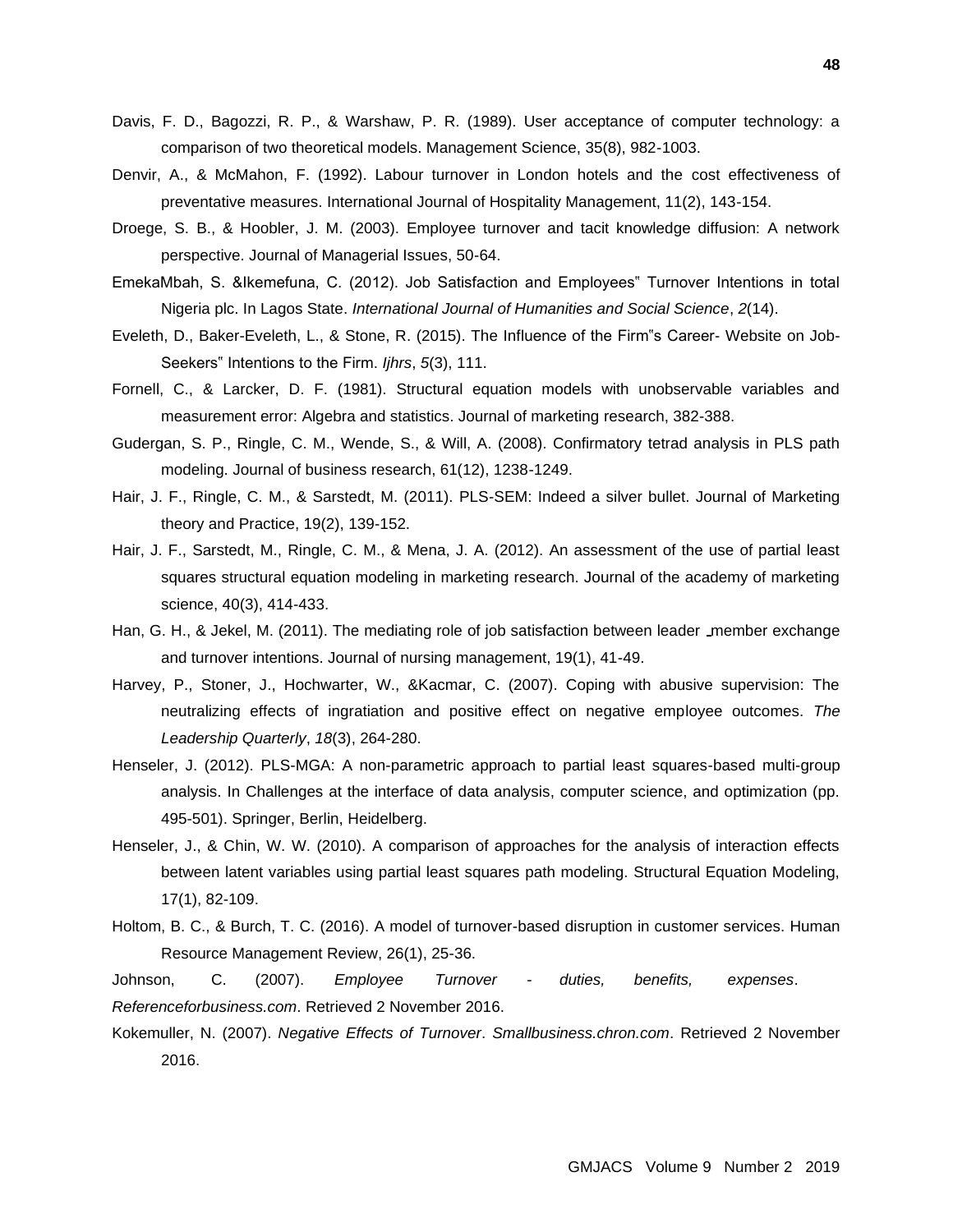- Limbu, Y., Jayachandran, C., &Babin, B. (2014). Does information and communication technology improve job satisfaction? The moderating role of sales technology orientation. *Industrial Marketing Management*, *43*(7), 1236-1245.
- Maier, C., Laumer, S., Eckhardt, A., &Weitzel, T. (2013). Analyzing the impact of HRIS implementations on HR personnel"s job satisfaction and turnover intention. *The Journal of Strategic Information Systems*, *22*(3), 193-207.
- Maurer, S. D., & Liu, Y. (2007). Developing effective e-recruiting websites: Insights for managers from marketers. Business horizons, 50(4), 305-314.
- Memon, M., Salleh, R., &Baharom, M. (2016). The link between training satisfaction, work engagement and turnover intention. *European Journal of Training and Development*, *40*(6), 407-429.
- Navimipour, J. N. & Zareie, B. (2015). A model for assessing the impact of e-learning systems on employees" satisfaction. *Computers in Human Behavior*, *53*, 475-485.
- Nunnally, J. (1978). Psychometric methods. New York: McGraw-Hill
- Oreg, S., Vakola, M., & Armenakis, A. (2011). Change recipients" reactions to organizational change: A 60 year review of quantitative studies. The Journal of Applied Behavioral Science, 47(4), 461-524.
- Podsakoff, N. P., LePine, J. A., & LePine, M. A. (2007). Differential challenge stressorhindrance stressor relationships with job attitudes, turnover intentions, turnover, and withdrawal behavior: a metaanalysis. Journal of applied psychology, 92(2), 438.
- Rahman, A., Raza Naqvi, S., &Ramay, M. (2008). Measuring Turnover Intention: A Study of IT Professionals in Pakistan. *International Review of Business Research Papers*, *Vol. 4*(3), 45-55.
- Ramayah, T. &Jantan, M. (2002). Technology acceptance: an individual perspective current and future research in Malaysia.
- Saunders, M. L., & Lewis, P. (2009). P. and Thornhill, A.(2009). Research methods for business students,4.
- Souri, A., & Navimipour, N. J. (2014). Behavioral modeling and formal verification of a resource discovery approach in Grid computing. Expert Systems with Applications, 41(8), 3831-3849.
- Stone, D. L., & Lukaszewski, K. M. (2009). An expanded model of the factors affecting the acceptance and effectiveness of electronic human resource management systems. Human Resource Management Review, 19(2), 134-143.
- Strohmeier, S. (2007). Research in e-HRM: Review and implications. Human resource management review, 17(1), 19-37.
- Taylor, S., & Todd, P. A. (1995). Understanding information technology usage: A test of competing models. Information systems research, 6(2), 144-176.
- Thompson, L. F., Braddy, P. W., & Wuensch, K. L. (2008). E-recruitment and the benefits of organizational web appeal. Computers in Human Behavior, 24(5), 2384-2398.
- Tolentino, L. R., Garcia, P. R. J. M., Restubog, S. L. D., Bordia, P., & Tang, R. L. (2013). Validation of the Career Adapt-Abilities Scale and an examination of a model of career adaptation in the Philippine context. Journal of Vocational Behavior, 83(3), 410-418.